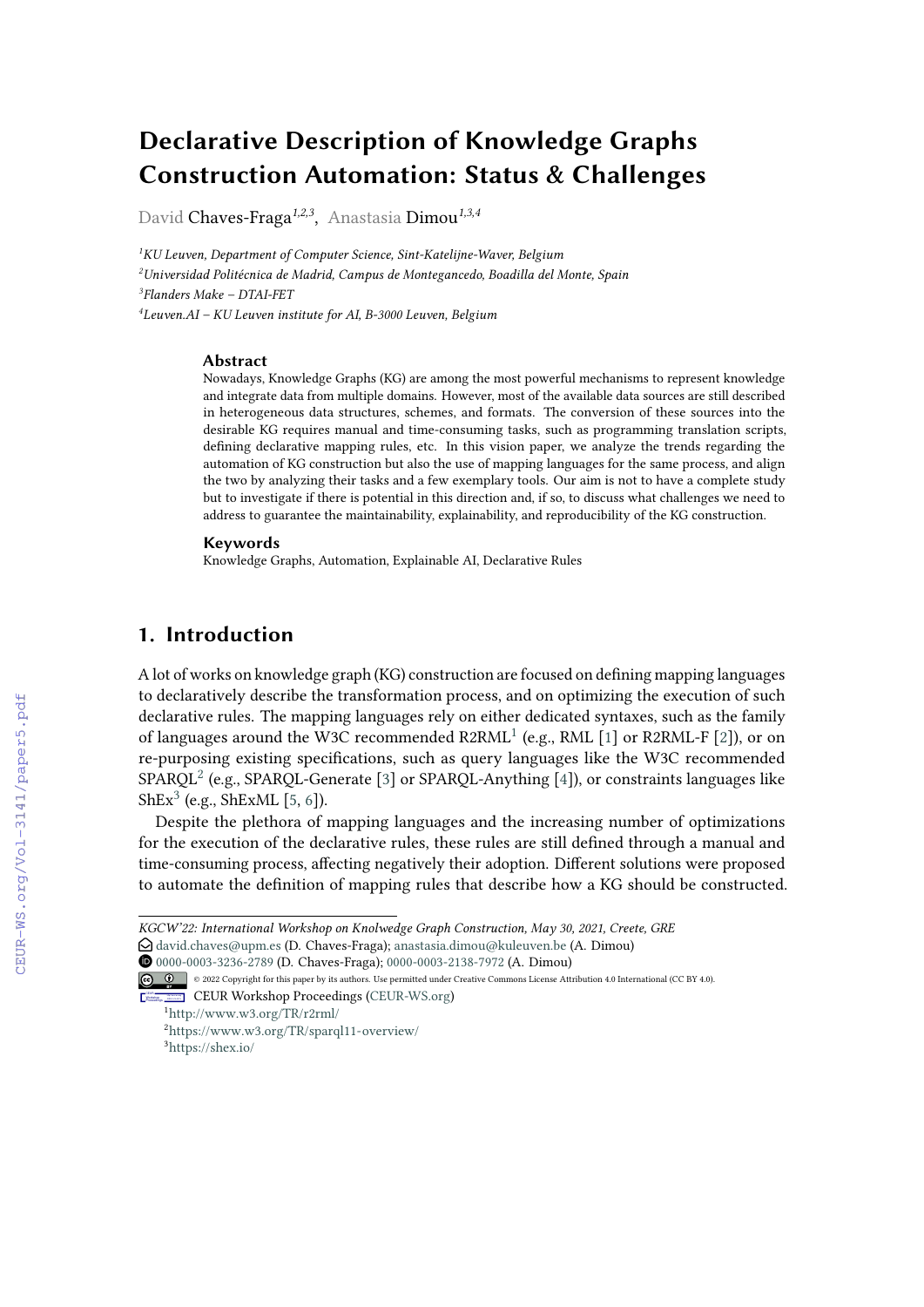On the one hand, MIRROR [\[7\]](#page-7-0), D2RQ [\[8\]](#page-7-1) and Ontop [\[9\]](#page-7-2) follow a similar approach, extracting from the RDB schema a target ontology and the mapping correspondences. On the other hand, AutoMap4OBDA [\[10\]](#page-7-3) and BootOX [\[11\]](#page-7-4) consider an input ontology and generate actual R2RML mappings from the RDB. However, these solutions are focused on declarative solutions only for relational databases, while recent solutions investigate non-declarative automation of KG construction.

Beyond relational databases, the recent SemTab challenge<sup>[4](#page-1-0)</sup> presents a set of tabular datasets [\[12\]](#page-7-5) with the aim of matching them automatically to external KGs, such as DBpedia and Wikidata. The proposed solutions [\[13,](#page-7-6) [14,](#page-7-7) [15\]](#page-7-8) address the problem using different techniques, such as heuristic rules, fuzzy searching over the KGs or knowledge graph embeddings. Although their final objective is the same (to obtain high precision and recall results) and they perform similar procedures, each solution implements its own workflow and addresses each proposed task by SemTab in different ways. Hence, making a fair and fine-grained comparison among the different solutions to understand how they obtain the actual results is not an easy task.

In this vision paper, we align tasks followed by solutions for the automation of the semantic table annotation with concepts of existing declarative solutions. We indicatively select and analyze a few tools for the automation of KG construction and identify common steps. We discuss whether they can be declaratively described relying on existing mapping languages, and what the challenges are to proceed in this direction. We consider the RDF Mapping Language (RML) [\[1\]](#page-6-0) as a high-level and general representation to describe schema transformations and its extension, the Function Ontology (FnO) [\[16\]](#page-7-9) to describe data transformations.

Our objective is not to present a complete study but to investigate if there is potential in this direction. By describing the steps followed by different solutions in a more fine-grained and standard manner, we make the steps comparable, and we can better discuss what challenges we need to address to guarantee the maintainability, explainability, and reproducibility of the KG construction, as well as to ensure the provenance of each performed task.

# **2. Task alignment with mapping languages**

We analyze the different steps of the SemTab challenge, inspect the relationship between the SemTab challenge tasks, and align them with concepts from the declarative construction of RDF graphs (Figure [1\)](#page-2-0). To achieve this, we include the relationship between each of the tasks and their potential declarations within a mapping language. We consider the RML mapping language because it is commonly used and the authors are more familiar with it, but we are confident that the other mapping languages could express the same concepts. Before we proceed with the alignment, we give a small introduction on the SemTab challenge and RML:

**SemTab challenge** The SemTab challenge consists of three tasks: (i) cell to KG entity matching (CEA), which matches cells to individuals; (ii) column to KG class matching (CTA), which matches cells to classes; and (iii) column pair to KG property matching (CPA), which captures the relationships between pairs of columns.

<span id="page-1-0"></span><sup>4</sup><https://www.cs.ox.ac.uk/isg/challenges/sem-tab/>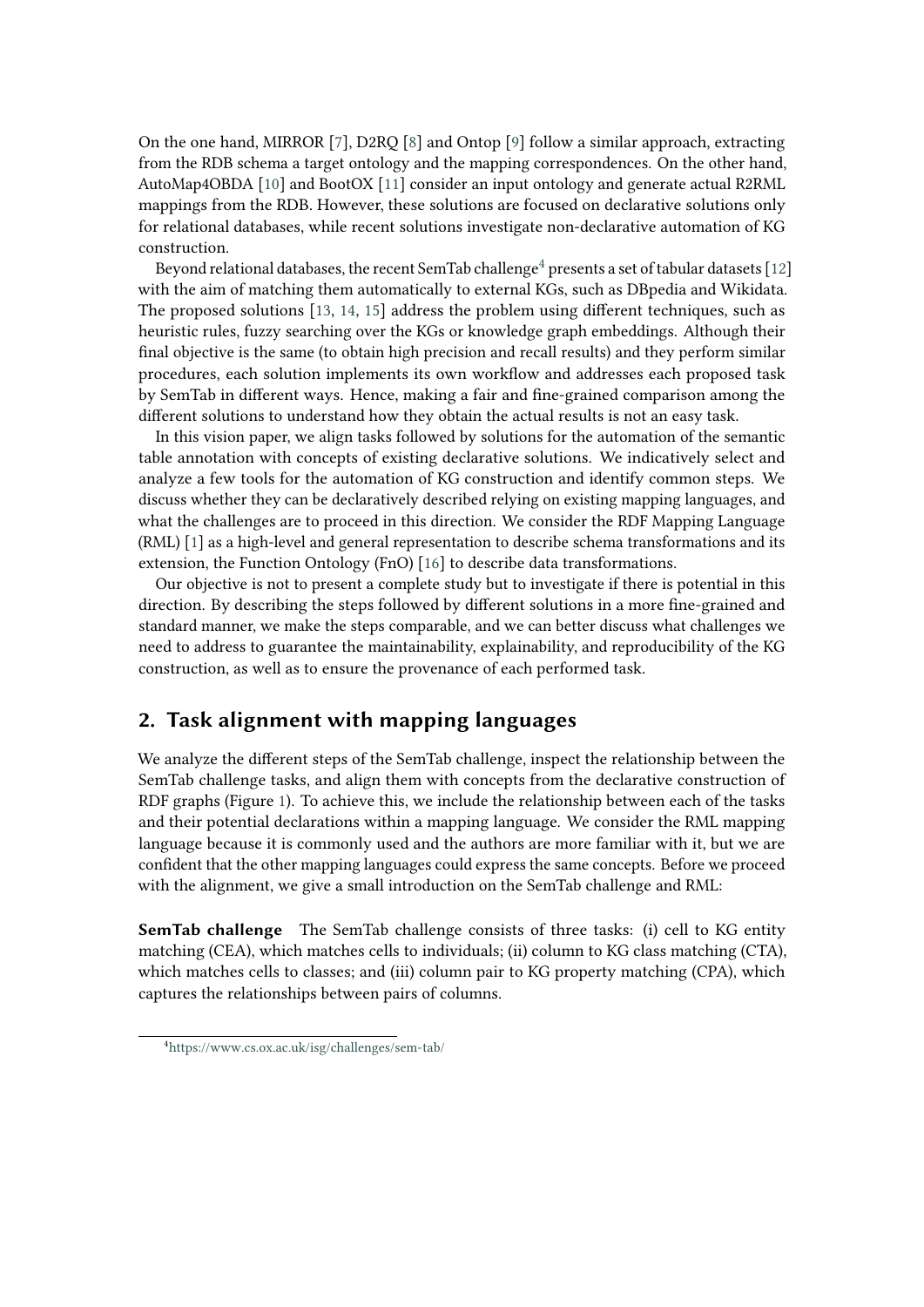

<span id="page-2-0"></span>**Figure 1: Automation tasks alignment within declarative mapping language.** Example extracted from SemTab 2021 challenge, where the CEA, CTA and CPA tasks are aligned with a declarative construction of a knowledge graph using the RML mapping language (YARRRML serialisation).

**RML** The RDF mapping language (RML), a superset of the W3C recommended R2RML, expresses schema transformations from heterogeneous data to RDF. An RML mapping contains one or more *Triple Maps* which on their own turn contain a *Subject Map* to generate the subjects of the RDF triples, and zero or more *Predicate Object Maps* with pairs of *Predicate* and *Object Maps* to generate the predicates and the objects respectively for each incoming data record. RML was aligned with the Function Ontology (FnO) [\[16\]](#page-7-9) to describe the data transformations which are required to construct the desired RDF graph, ensuring that the functions are independent from any implementation.

We analyze how the different tasks of the challenge contribute in constructing a part of an RDF triple, and we align these tasks with the corresponding concepts of the RML mapping language that construct the same part of an RDF triple.

**Cell-Entity Annotation (CEA):** This task identifies the URI of an entity from a cell. In the target RDF graph, this is the subject or the object of the RDF triple. In Fig. [1,](#page-2-0) the Col0 values are used to obtain the subjects of the triples while the Col3 values generate the objects (both green colored in the RDF extract of Fig. [1\)](#page-2-0). If a declarative approach is considered to generate these triples, for example in RML, the rr:subjectMap property is used (line 5 of RML doc in Fig. [1\)](#page-2-0), which declares how the subjects of the triples are generated and the  $rr:objectMap$  (line 8 of RML doc in Fig. [1\)](#page-2-0), when the expected objects are in the form of URIs.

**Column-Type Annotation (CTA):** This task predicts the common class of a set of items given a column from the table. SemTab assumes that a table only generates one kind of entity (i.e. the first column is used for CTA). In Figure [1,](#page-2-0) we can observe that the URIs retrieved using Col0 are considered for obtaining the corresponding shared concept (i.e., restaurant)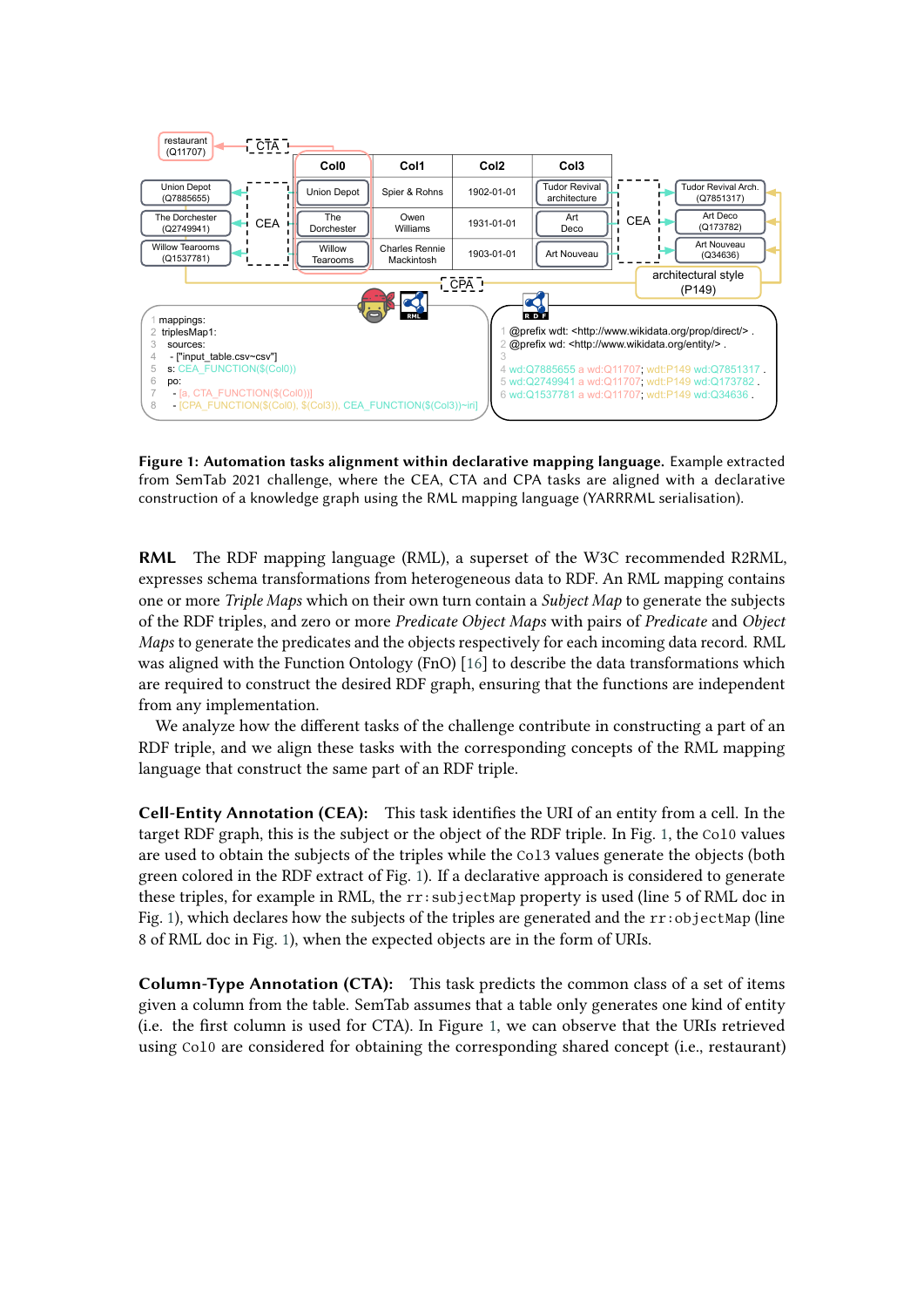(red colored in the RDF extract of Fig. [1\)](#page-2-0). Declaring the class in RML can be done through the shortcut rr:class property within the rr:SubjectMap or using a rr:predicateObjectMap with a rdf:type fixed predicate (line 7 of RML doc in Fig. [1\)](#page-2-0).

**Columns-Property Annotation (CPA):** This task aims to predict the property that relates the CTA column (subjects) to the rest of the columns. Fig. [1](#page-2-0) shows a CPA task that relates Col0 with Col3 through the property architectural style (wdt:P149, yellow colored in the RDF extract). In RML, the predicates of the triples are declared using the  $rr:predicateMap$  property (line 8 of RML doc in Fig. [1\)](#page-2-0), and unlike typical mapping rules, where it is usually assumed that predicates are constants (as they are declared in the input ontology), the predicates depend on the data, hence they are dynamically defined.

Based on the aforementioned analysis, we conclude that the tasks performed to automate the KG construction can be aligned with concepts from declarative mapping languages. The CEA task is aligned with the *RDF term* construction for the subject or the object of the RDF triple, the CTA task assigns the class and the CPA task aligns with the *Predicate and Object Map*.

## **3. Comparing semantic tabular matching systems**

In this section, we analyze in detail the steps performed by some of the tools proposed for solving the SemTab challenge. The comparative analysis among the three selected engines (summarized in Table [1\)](#page-5-0), is not meant to be exhaustive. We aim to identify if there are common steps and functions that the engines perform to accomplish the challenge's tasks and ultimately if it is possible and desired to declaratively describe them with mapping languages.

### **3.1. Selected Systems**

We indicatively selected the systems that: (i) obtained good results in the SemTab 2021 challenge $^5$  $^5$ ; and (ii) have the source code openly available. Therefore, we included in this comparison JenTab [\[14\]](#page-7-7), MTab [\[13\]](#page-7-6) and MantisTable V [\[17\]](#page-7-10). The use of different terminologies for describing similar tasks (e.g., majority vote in Mantis V is referred as frequency) and the complexity of the proposed workflows, where the results from one of the task influence the others in a iterative way, create difficulties to compare the approaches and reproduce their results.

**JenTab**<sup>[6](#page-3-1)</sup> participated in SemTab 2020 and 2021, and it was always positioned among the top five solutions for most rounds. It follows a heuristic-based approach proposing the CFS (Create, Filter, Select) approach for all tasks and with different configurations and workflows.

**MTab**[7](#page-3-2) participated in all SemTab editions, winning the first prize in 2019 and 2020. Apart from the support of multilingual datasets, MTab implements several approaches for performing the entity search (i.e. CEA): keyword search, fuzzy search, and aggregation search<sup>[8](#page-3-3)</sup>.

<span id="page-3-0"></span><sup>5</sup><https://www.cs.ox.ac.uk/isg/challenges/sem-tab/2021>

<span id="page-3-1"></span><sup>6</sup><https://github.com/fusion-jena/JenTab>

<span id="page-3-2"></span><sup>7</sup>[https://github.com/phucty/mtab\\_tool](https://github.com/phucty/mtab_tool)

<span id="page-3-3"></span><sup>8</sup><https://mtab.app/mtabes/docs>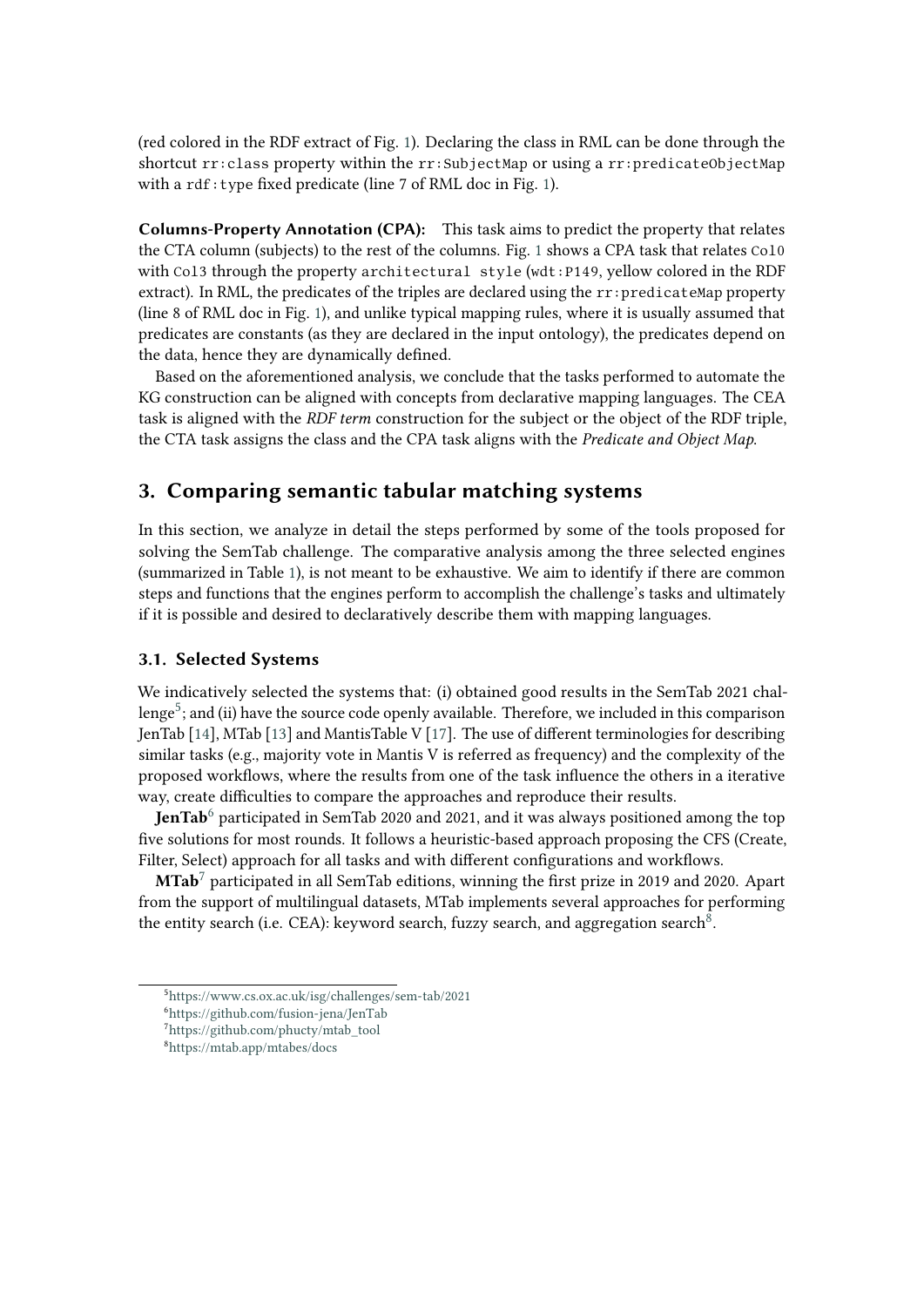**MantisTable** V<sup>[9](#page-4-0)</sup> is an extended and improved version of MantisTable [\[18\]](#page-7-11). Similarly to JenTab, MantisTable has also participated in SemTab 2020 and 2021 editions. It implements a set of heuristic rules (similar as JenTab) and complex string similarity functions for the entity recognition task (like MTab). Additionally, it provides a general and efficient tool (LamAPI) to fetch the necessary data for all SemTab tasks, independently of the target KG.

## **3.2. Observations**

The systems we inspected follow the *same steps*: they perform a preprocessing step, and setup lookup and datatype prediction services. Then the CEA task is performed followed by the CTA and CPA tasks which depend on the CEA task. Given that the systems follow the same steps, we could map the three main tasks (CEA, CPA, CTA) to the Create-Filter-Select (CFS) procedure proposed by JenTab (see Table [1\)](#page-5-0).

We observe similarities in most tasks among the engines. The subtasks performed in the *preprocessing step*, are very similar in the three engines. Preprocessing tasks include several functions, such as fixing encoding issues, removing HTML tags or special characters, and detecting missing white spaces (see Table [1\)](#page-5-0), and they usually delegate them to third-party libraries (e.g., ftfy<sup>[10](#page-4-1)</sup>). We observe similar tasks are performed when declarative solutions are used for cleaning and preparing the data. These preprocessing tasks are described with FnO in the case of RML and executed either together with the schema transformations or as a preprocessing task too.

The same occurs for the *datatype prediction*, where regular expressions are often used to detect if cell values are entities or literals, and what type of literals (string, date, or numbers). In the case of declarative solutions, this datatype inspection task is performed manually. However, adjusting the datatype is possible by relying on functions for data transformations.

Most of them also incorporate a lookup step to retrieve the necessary data from the KGs (e.g., using SPARQL queries), including similarity functions or fuzzy search. The *search engine for the KG lookups* in JenTab and Mantis V is ElasticSearch, although the former implements the Jaro Winkler distance [\[19\]](#page-7-12) while the latter embeds it in a more efficient engine and exploits its query capabilities. Lookups were also incorporated in the case of declarative solutions [\[20\]](#page-8-0), where lookup services retrieve a URI to identify an entity instead of assigning a new one.

As far as the actual tasks are concerned, each engine performs its *own approach* for the CEA, CTA, and CPA tasks, although we also find some similarities. The most important ones that are implemented in the three engines are: (i) the Levenshtein distance [\[21\]](#page-8-1) to filter candidates and (ii) the majority vote (called frequency in Mantis V) to select the final annotations. We believe that the use of declarative approaches, such as the Function Ontology [\[16\]](#page-7-9) for describing common functions (e.g., Levenshtein), could make the solutions more comparable. It would also be clearer if they perform the same function and more explainable, as current solutions for the automation of KG construction act like blackboxes: neither their implementations are open sourced nor the declarative descriptions of what they execute are available. Providing at least declarative descriptions of the tasks performed would enhance the transparency of these solutions.

<span id="page-4-1"></span><span id="page-4-0"></span><sup>9</sup>[https://bitbucket.org/disco\\_unimib/mantistable-v/](https://bitbucket.org/disco_unimib/mantistable-v/) <sup>10</sup><https://pypi.org/project/ftfy/>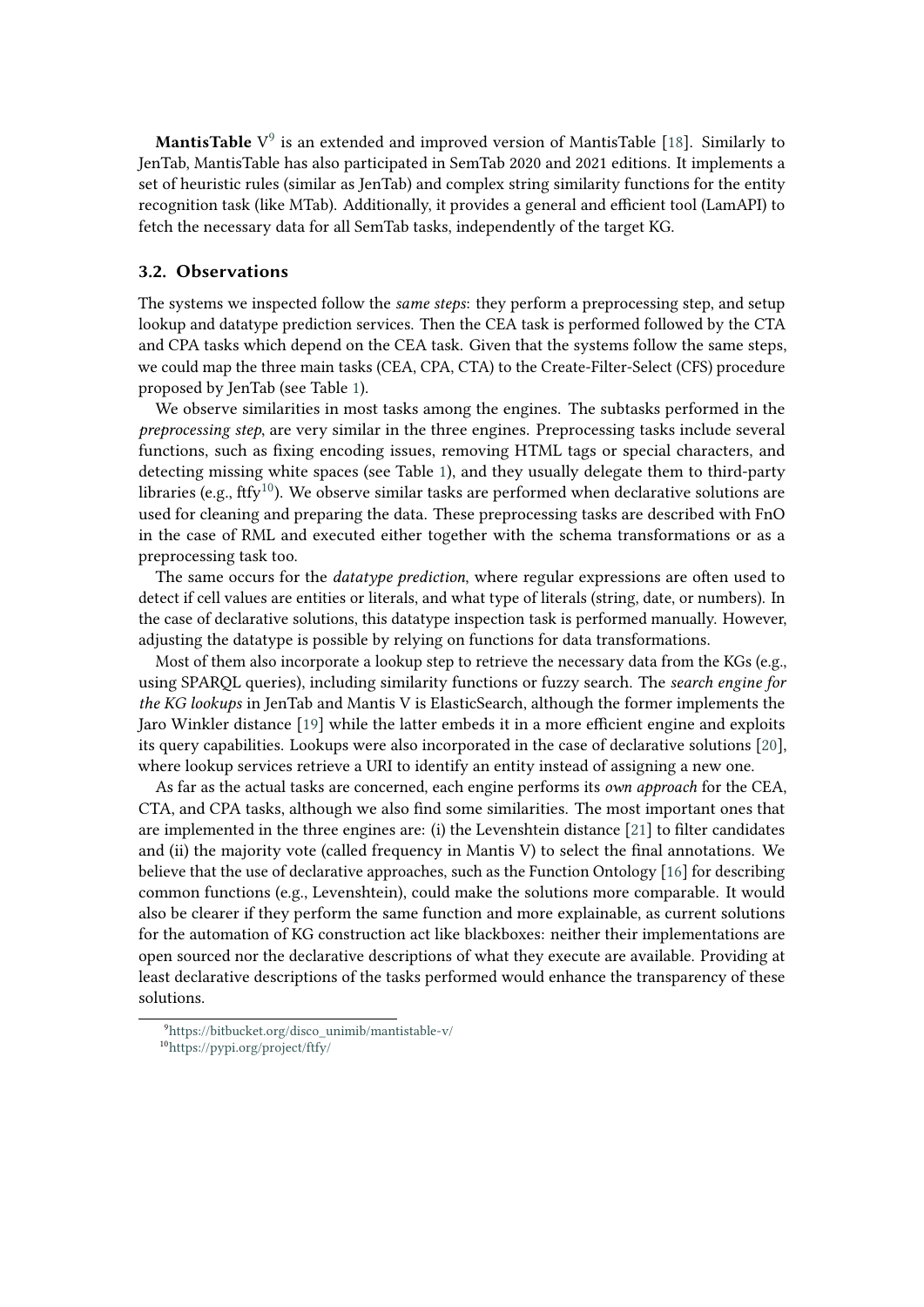|                  |                           | lenTab                                                        | <b>MTab</b>                                                                                                             | <b>Mantis V</b>                                                                              |
|------------------|---------------------------|---------------------------------------------------------------|-------------------------------------------------------------------------------------------------------------------------|----------------------------------------------------------------------------------------------|
| <b>KG Lookup</b> |                           | ElasticSearch on top of KG<br><b>SPARQL Queries</b>           | WikiGraph Generation<br>Ad-hoc API                                                                                      | LamAPI(ElasticSearch, Mongo and Python)                                                      |
|                  | Fix encoding              |                                                               | Y                                                                                                                       | N                                                                                            |
| Preprocessing    | Special characters        | ٧                                                             | Ñ                                                                                                                       | Y                                                                                            |
|                  | Restore<br>missing spaces | Y                                                             | N                                                                                                                       | Y                                                                                            |
|                  | Remove<br>HTML tags       | N                                                             | Y                                                                                                                       | N                                                                                            |
|                  | Remove<br>non-cell-values | N                                                             | Y                                                                                                                       | N                                                                                            |
| Datatype         |                           | <b>REGEX</b><br>Type-based cleaning                           | Cell values identification (literal, entity)<br>SpaCy models for potential types<br>Majority vote to define column type | REGEX for datatypes exceeding a threshold<br>Entity columns that do not exceed the threshold |
| <b>CEA</b>       | <b>CREATE</b>             | Different query<br>rewriting techniques                       | Keword search (BM25)<br>Fuzzy search (Levenshtein distance)                                                             | LamAPI lookup with IB similarity                                                             |
|                  | <b>FILTER</b>             | Levenshtein distance<br>(among others)                        | Filter and hashing (Symetric Delete)<br>Context similarities by row                                                     | Levenshtein confidence score for entities<br>Literals ad-hoc confidence score                |
|                  | <b>SELECT</b>             | Levenshtein distance                                          | Highest context similarity                                                                                              | Highest confidence score                                                                     |
| <b>CTA</b>       | <b>CREATE</b>             | Types from CEA                                                | Types from CEA                                                                                                          | Types from CEA                                                                               |
|                  | <b>FILTER</b>             | Remove the less<br>popular types                              |                                                                                                                         |                                                                                              |
|                  | <b>SELECT</b>             | Majority vote                                                 | Majority vote                                                                                                           | Majority vote                                                                                |
| <b>CPA</b>       | CREATE                    | Cell annotations (CEA) and<br>fuzzy match for data properties | Aggregate all properties<br>from CEA by row                                                                             | Properties from CEA lookups                                                                  |
|                  | <b>FILTER</b>             |                                                               |                                                                                                                         |                                                                                              |
|                  | <b>SELECT</b>             | Majority vote                                                 | Majority vote                                                                                                           | Majority vote                                                                                |

<span id="page-5-0"></span>**Table 1** Tasks comparison among different SemTab solutions

## **4. Challenges for a declarative automation of KG Construction**

We identify a set of challenges to be addressed to declaratively describe solutions for automatic KG construction. These challenges can be divided into two categories: technical and conceptual.

On the technical side, there is a major difference between the solutions for the automation of KG construction and the execution of declarative KG construction solutions: The solutions for automatic KG construction rely on *iterative processes* that continuously refine and improves a task, while the different tasks influence each other. To the contrary, the declarative KG construction is a *linear process* that is executed only once. Not all declarative rules are executed linearly, solutions that restructure  $[6]$  or parallelize them  $[22, 23]$  $[22, 23]$  are increasingly encountered, but no iterative solutions were proposed so far. Thus, if the solutions for automatic KG construction are declaratively described, their iterative execution needs to be described as well. How do we do that with the mapping languages? When is it meaningful?

Besides the overall execution process, the *iteration patterns* are different. The solutions for automatic KG construction are applied to all directions, both per column and per row, and even combined. To the contrary, the declarative solutions are applied only per row, and the mapping languages are designed under this assumption. Should the mapping languages be extended to support more iteration patterns? If so, would the rml:iteration for RML and the relevant constructs in the other mapping languages be sufficient or more adjustments are required?

The solutions for automatic KG construction rely on *interrelated tasks* which may produce *intermediate representations*, e.g., probabilistic methods, and their results impact the rest tasks. The declarative KG construction solutions then need to deal with dynamic and recursive steps (e.g., intermediate representation of the input data sources and mapping rules, multiple function execution, etc.) that can negatively impact the generation process. Hence, declaratively describing is a challenge. Should the mapping languages be further extended then?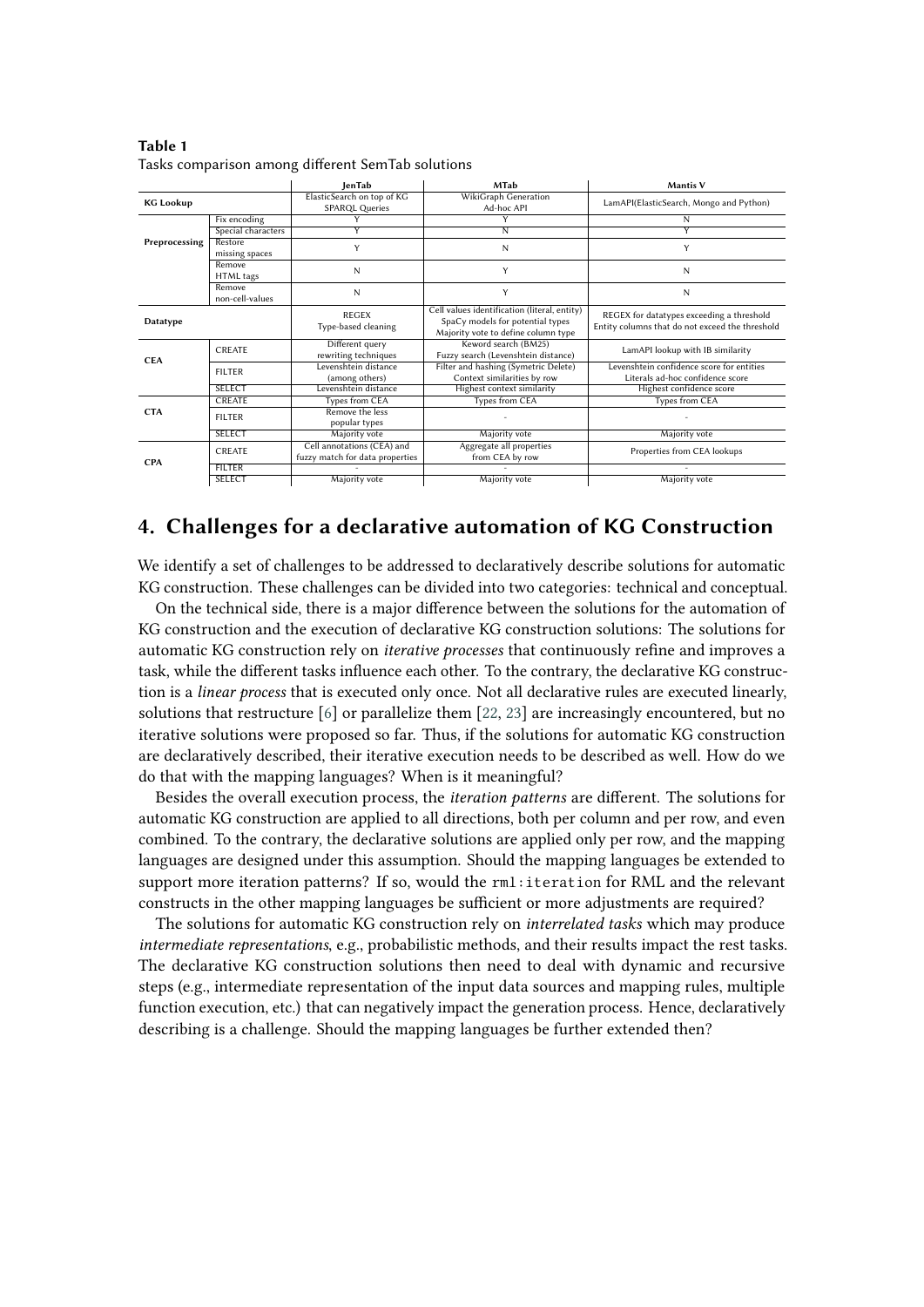On the conceptual side, there are two major differences with respect to the training data and target KGs. In most real projects, the input data and sometimes the target ontology are only provided, but there is neither similar data to train the solutions nor existing KGs to target that can be used to find entities or to predict the relationships. In the past, alternative approaches for KG construction were discussed depending on what is available where the process starts (e.g., data, ontologies, target KGs), but it is not investigates neither how these editing approaches affect the KG generation nor its automation. How are the automated solutions proposed for the SemTab but not only affected by the lack of training data and target ontologies and KGs. How does this affect their declarative representation?

While relying on ontology matching techniques between existing KGs (e.g., DBPedia, Wikidata) and the target ontology or exploiting NLP approaches between ontology and input sources documentation could be a solution for the latter, would it be realistic given that most ontologies are not aligned and not all of them provide documentation?

## **5. Conclusions and Future Work**

In this paper, we analyze the KG construction solutions and compare the automatic with the declarative. While the tasks can be aligned with respect to what they achieve, their execution is fundamentally different and a direct alignment is not feasible.

Automatic solutions for KG construction are required to facilitate the adoption of KGs, but there are also merits when the automation tasks are declaratively described, with respect to maintenability, sustainability, and reproducibility. However, directly aligning the automatic solutions with the declarative solutions might be technically and conceptually challenging considering their different execution and iteration patterns. Extending the existing mapping languages would be a solution, but it would also require to address the identified challenges and not only. Would such extensions be feasible and desired or would they lead them beyond their purpose? Although, mapping languages are not the only approach to have declarative descriptions. Declarative descriptions of workflows emerge as well. Would that be a more viable solution? If so, would the automatic and declarative solutions keep on growing in different directions? These are questions that would be nice to reflect and discuss during the workshop.

## **Acknowledgments**

David Chaves-Fraga is supported by the Spanish Minister of Universities (Ministerio de Universidades) and by the NextGenerationEU funds through the Margarita Salas postdoctoral fellowship. Both authors are supported by Flanders Make.

## **References**

- <span id="page-6-0"></span>[1] A. Dimou, M. Vander Sande, P. Colpaert, R. Verborgh, E. Mannens, R. Van de Walle, RML: a generic language for integrated RDF mappings of heterogeneous data, in: Ldow, 2014.
- [2] C. Debruyne, D. O'Sullivan, R2RML-F: towards sharing and executing domain logic in R2RML mappings, in: LDOW@ WWW, 2016.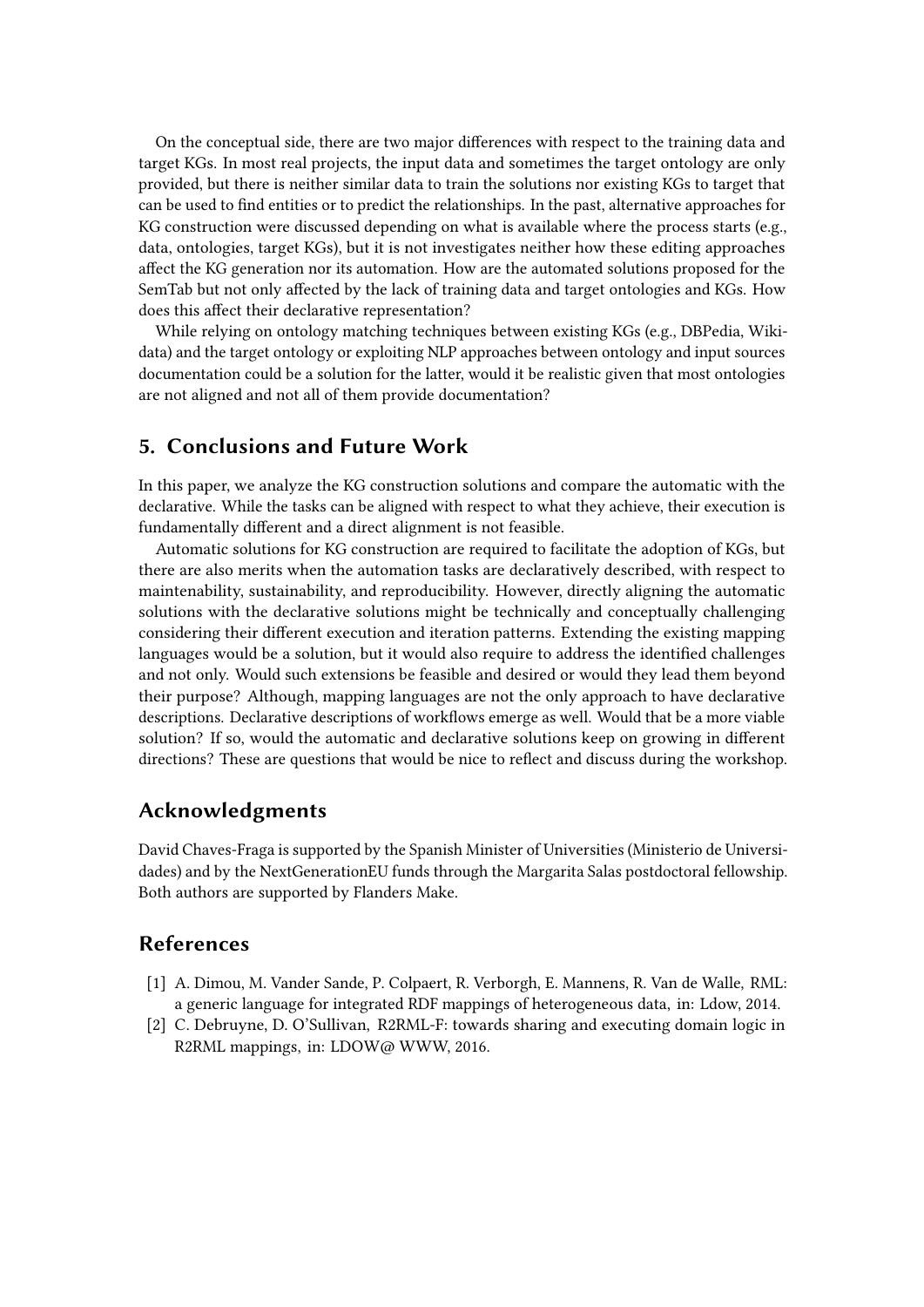- [3] M. Lefrançois, A. Zimmermann, N. Bakerally, A SPARQL extension for generating RDF from heterogeneous formats, in: European Semantic Web Conference, Springer, 2017, pp.  $35 - 50.$
- [4] E. Daga, L. Asprino, P. Mulholland, A. Gangemi, Facade-X: an opinionated approach to SPARQL anything, Studies on the Semantic Web 53 (2021) 58–73.
- [5] E. Iglesias, S. Jozashoori, D. Chaves-Fraga, D. Collarana, M.-E. Vidal, SDM-RDFizer: An RML Interpreter for the Efficient Creation of RDF Knowledge Graphs, in: Proceedings of the 29th ACM International Conference on Information & Knowledge Management, 2020, pp. 3039–3046.
- <span id="page-7-13"></span>[6] S. Jozashoori, D. Chaves-Fraga, E. Iglesias, M.-E. Vidal, O. Corcho, Funmap: Efficient execution of functional mappings for knowledge graph creation, in: International Semantic Web Conference, Springer, 2020, pp. 276–293.
- <span id="page-7-0"></span>[7] L. F. d. Medeiros, F. Priyatna, O. Corcho, MIRROR: Automatic R2RML mapping generation from relational databases, in: International Conference on Web Engineering, Springer, 2015, pp. 326–343.
- <span id="page-7-1"></span>[8] C. Bizer, A. Seaborne, D2RQ-treating non-RDF databases as virtual RDF graphs, in: Proceedings of the 3rd international semantic web conference (ISWC2004), volume 2004, Springer Hiroshima, 2004.
- <span id="page-7-2"></span>[9] D. Calvanese, B. Cogrel, S. Komla-Ebri, R. Kontchakov, D. Lanti, M. Rezk, M. Rodriguez-Muro, G. Xiao, Ontop: Answering SPARQL queries over relational databases, Semantic Web 8 (2017) 471–487.
- <span id="page-7-3"></span>[10] Á. Sicilia, G. Nemirovski, AutoMap4OBDA: Automated generation of R2RML mappings for OBDA, in: European Knowledge Acquisition Workshop, Springer, 2016, pp. 577–592.
- <span id="page-7-4"></span>[11] E. Jiménez-Ruiz, E. Kharlamov, D. Zheleznyakov, I. Horrocks, C. Pinkel, M. G. Skjæveland, E. Thorstensen, J. Mora, Bootox: Bootstrapping OWL 2 ontologies and R2RML mappings from relational databases, in: International Semantic Web Conference (P&D), 2015.
- <span id="page-7-5"></span>[12] E. Jiménez-Ruiz, O. Hassanzadeh, V. Efthymiou, J. Chen, K. Srinivas, Semtab 2019: Resources to benchmark tabular data to knowledge graph matching systems, in: European Semantic Web Conference, Springer, 2020, pp. 514–530.
- <span id="page-7-6"></span>[13] P. Nguyen, I. Yamada, N. Kertkeidkachorn, R. Ichise, H. Takeda, SemTab 2021: Tabular Data Annotation with MTab Tool, SemTab@ ISWC (2021) 92-101.
- <span id="page-7-7"></span>[14] N. Abdelmageed, S. Schindler, JenTab Meets SemTab 2021's New Challenges, in: SemTab@ ISWC, 2021, pp. 42–53.
- <span id="page-7-8"></span>[15] V.-P. Huynh, J. Liu, Y. Chabot, F. Deuzé, T. Labbé, P. Monnin, R. Troncy, DAGOBAH: Table and Graph Contexts For Efficient Semantic Annotation Of Tabular Data, in: SemTab@ ISWC, 2021, pp. 19–31.
- <span id="page-7-9"></span>[16] B. De Meester, T. Seymoens, A. Dimou, R. Verborgh, Implementation-independent function reuse, Future Generation Computer Systems 110 (2020) 946–959.
- <span id="page-7-10"></span>[17] R. Avogadro, M. Cremaschi, MantisTable V: a novel and efficient approach to Semantic Table Interpretation, SemTab@ ISWC (2021) 79-91.
- <span id="page-7-11"></span>[18] M. Cremaschi, F. De Paoli, A. Rula, B. Spahiu, A fully automated approach to a complete semantic table interpretation, Future Generation Computer Systems 112 (2020) 478–500.
- <span id="page-7-12"></span>[19] W. E. Winkler, String comparator metrics and enhanced decision rules in the Fellegi-Sunter model of record linkage (1990).